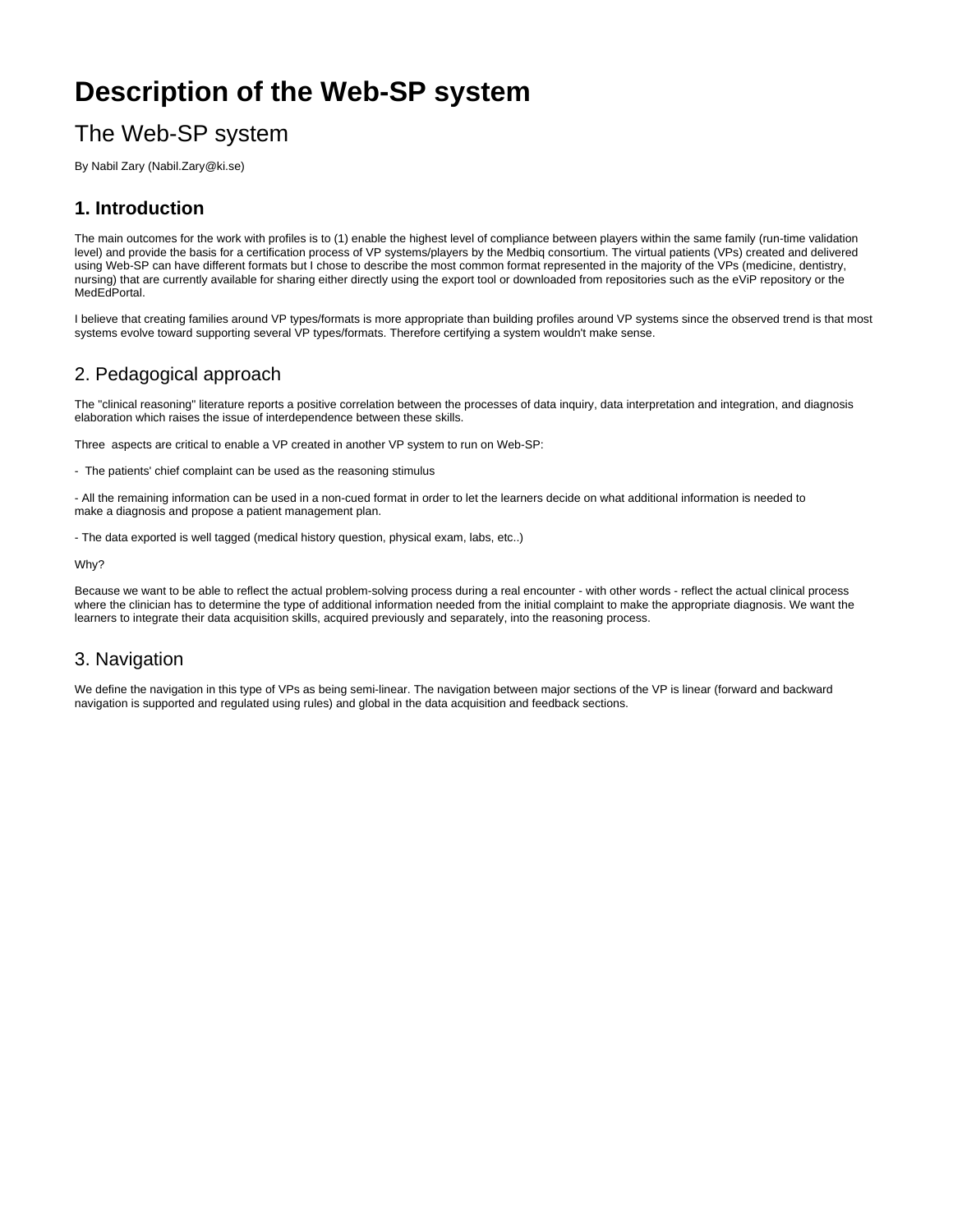The navigation was designed to support an analytical (hypothetico-deductive) and non-analytical process.



#### 4. Data representation

The data is highly structured using fully the defined elements in the VP XML specification.



Patient introduction (Chief compliant) \

 $e^{i\theta\xi_0}$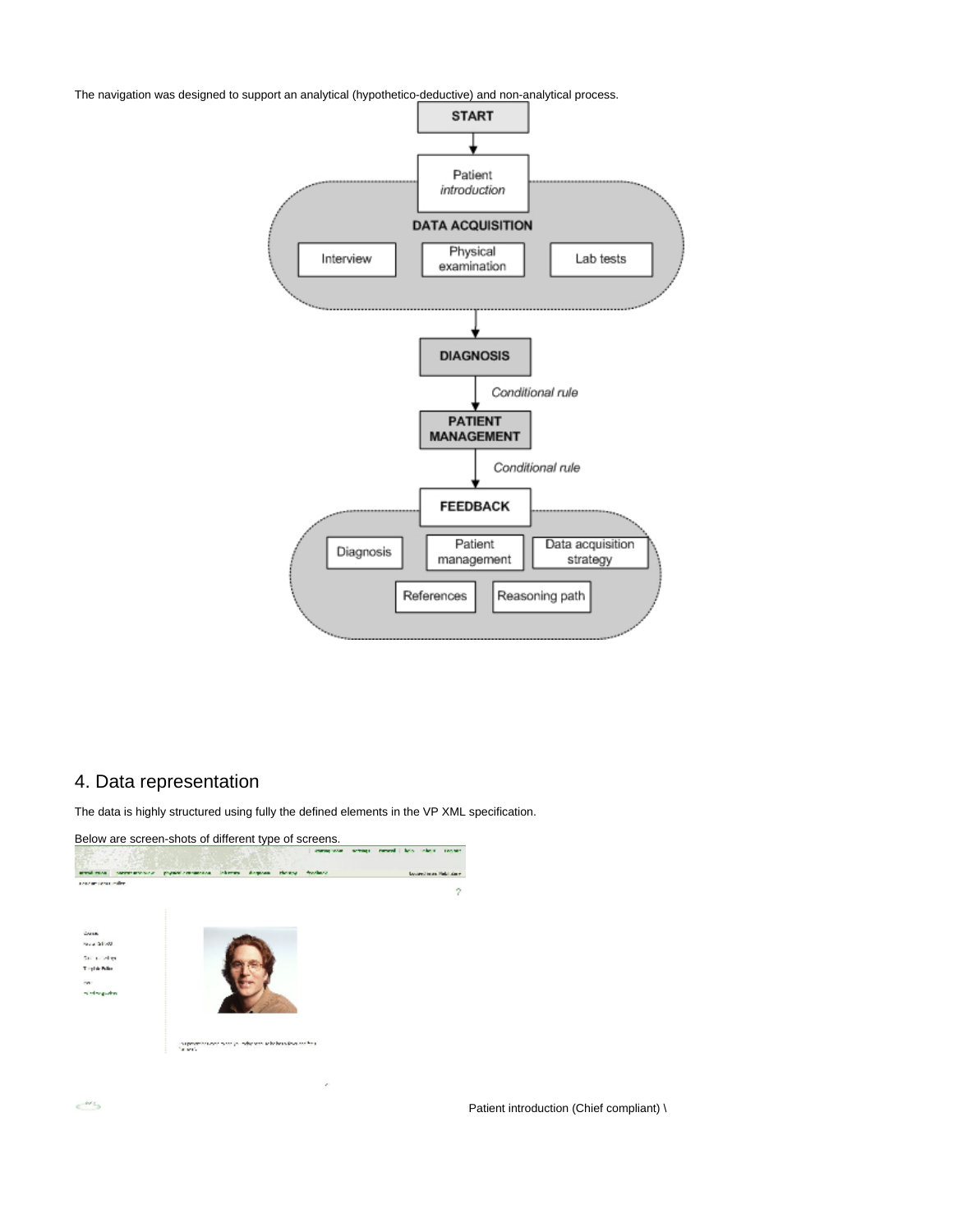